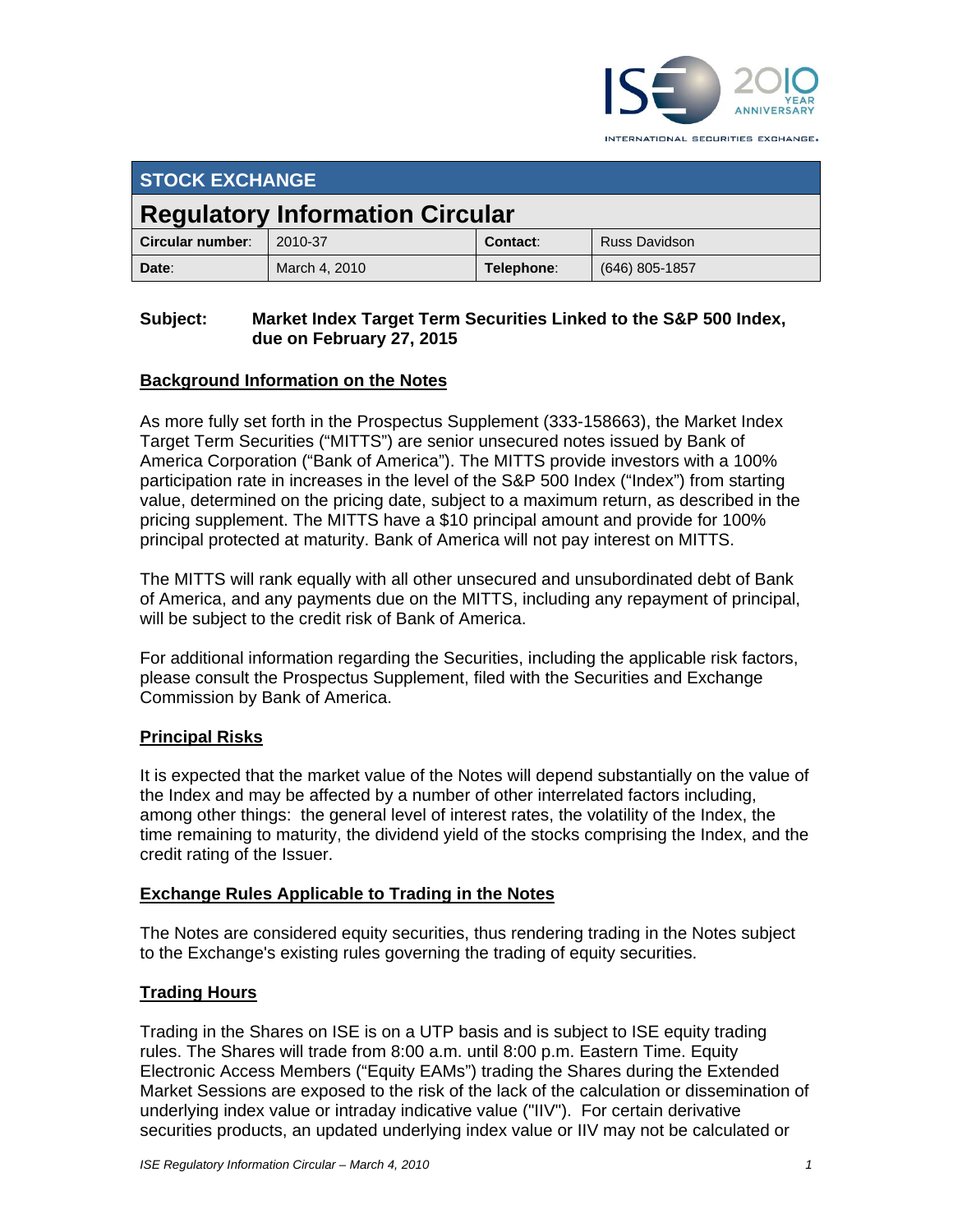

publicly disseminated in the Extended Market hours. Since the underlying index value and IIV are not calculated or widely disseminated during Extended Market hours, an investor who is unable to calculate implied values for certain derivative securities products during Extended Market hours may be at a disadvantage to market professionals.

# **Trading Halts**

ISE will halt trading in the Shares in accordance with ISE Rule 2101(a)(2)(iii). The grounds for a halt under this Rule include a halt by the primary market because it stops trading the Shares and/or a halt because dissemination of the IIV or applicable currency spot price has ceased, or a halt for other regulatory reasons. In addition, ISE will stop trading the Shares if the primary market de-lists the Shares.

#### **Suitability**

Trading in the Notes on ISE will be subject to the provisions of ISE Rule 2123(l). Members recommending transactions in the Notes to customers should make a determination that the recommendation is suitable for the customer. In addition, members must possess sufficient information to satisfy the "know your customer" obligation that is embedded in ISE Rule 2123(l).

Equity EAMs also should review FINRA Notice to Members 03-71 for guidance on trading these products. The Notice reminds members of their obligations to: (1) conduct adequate due diligence to understand the features of the product; (2) perform a reasonable-basis suitability analysis; (3) perform customer-specific suitability analysis in connection with any recommended transactions; (4) provide a balanced disclosure of both the risks and rewards associated with the particular product, especially when selling to retail investors; (5) implement appropriate internal controls; and (6) train registered persons regarding the features, risk and suitability of these products.

#### **This Regulatory Information Circular is not a statutory Prospectus. Equity EAMs should consult the Trust's Registration Statement, SAI, Prospectus and the Fund's website for relevant information.**